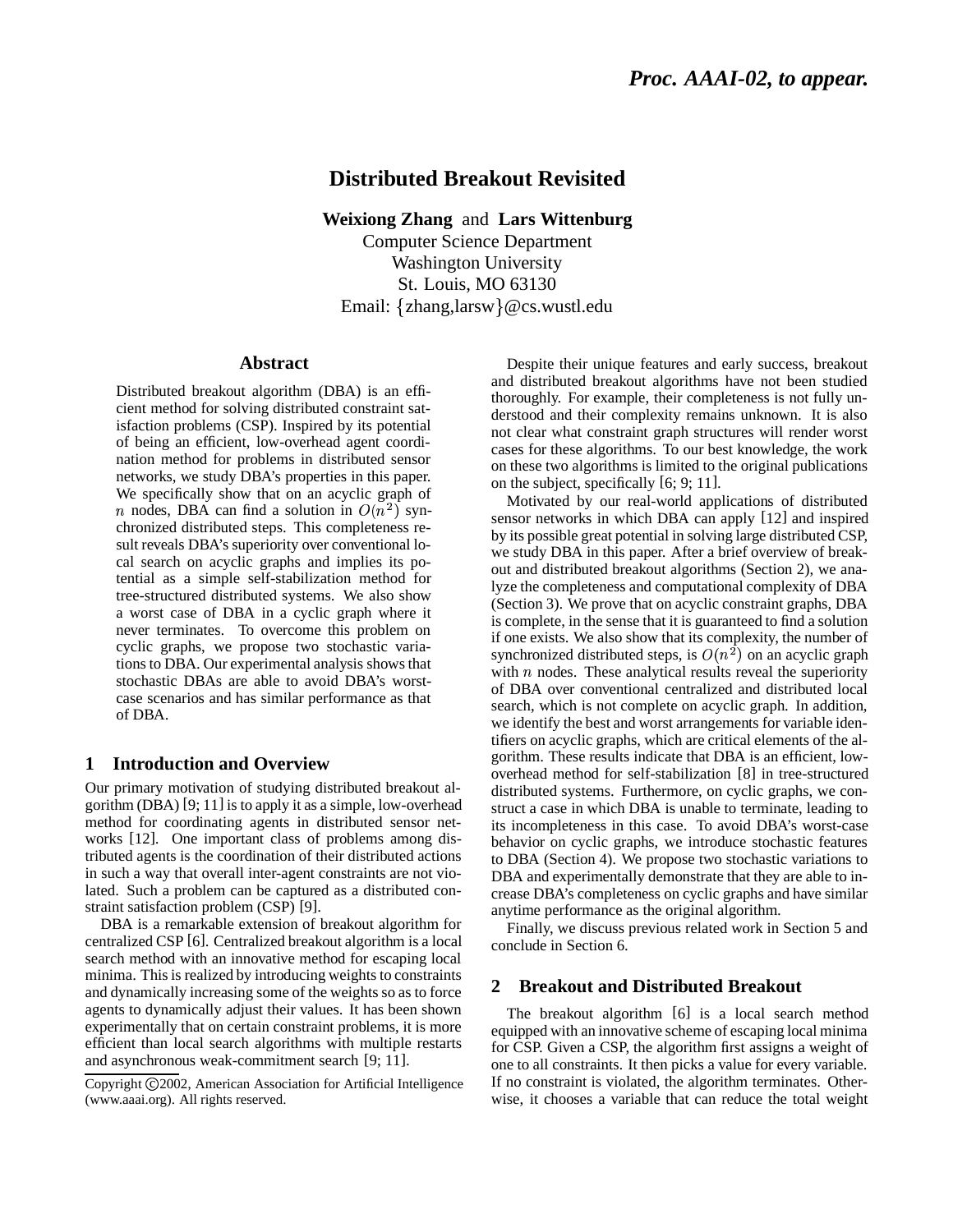| <b>Algorithm 1 Sketch of DBA</b>                           |
|------------------------------------------------------------|
| set the local weights of constraints to one                |
| $value \leftarrow$ a random value from domain              |
| while (no termination condition met) $do$                  |
| exchange <i>value</i> with neighbors                       |
| $WR \leftarrow BestPossibleWeightReduction()$              |
| send WR to neighbors and collect their WRs                 |
| if $(WR > 0)$ then                                         |
| <b>if</b> (it has the biggest improvement among neighbors) |
| then                                                       |
| $value \leftarrow$ the value that gives WR                 |
| end if                                                     |
| else                                                       |
| <b>if</b> (no neighbor can improve) <b>then</b>            |
| increase violated constraints' weights by one              |
| end if                                                     |
| end if                                                     |
| end while                                                  |

of the unsatisfied constraints if its value is changed. If such a weight-reducing variable-value pair exists, the algorithm changes the value of a chosen variable. The algorithm continues the process of variable selection and value change until no weight-reducing variable can be found. At that point, it reaches a local minimum if a constraint violation still exists. Instead of restarting from another random initial assignment, the algorithm tries to escape from the local minimum by increasing the weights of all violated constraints by one and proceeds as before. This weight change will force the algorithm to alter the values of some variables to satisfy the violated constraints.

Centralized breakout can be extended to distributed breakout algorithm (DBA) [9; 11]. Without loss of generality, we assign an agent to a variable, and assume that all agents have unique identifiers. Two agents are *neighbors* if they share a common constraint. An agent communicates only with its neighbors. At each step of DBA, an agent exchanges its current variable value with its neighbors, computes the possible weight reduction if it changes its current value, and decides if it should do so. To avoid simultaneous variable changes at neighboring agents, only the agent having the maximal weight reduction has the right to alter its current value. If ties occur, the agents break the ties based on their identifiers. The above process of DBA is sketched in Algorithm 1. For simplicity, we assume each step is synchronized among the agents. This assumption can be lifted by a synchronization mechanism [8].

In the description of [9; 11], each agent also maintains a variable, called *my-termination-counter* (MTC), to help detect a possible termination condition. At each step, an agent's MTC records the diameter of a subgraph centered around the agent within which all the agents' constraints are satisfied. For instances, an agent's MTC is zero if one of its neighbors has a violated constraint; it is equal to one when its immediate neighbors have no violation. Therefore, if the diameter of the constraint graph is known to each agent, when an agent's MTC is equal to the known diameter, DBA can terminate with

the current agent values as a satisfying solution. However, MTCs may never become equal to the diameter even if a solution exists. There are cases in which the algorithm is not complete in that it cannot guarantee to find a solution even if one exists. Such a worst case depends on the structure of a problem, a topic of the next section. We do not include the MTC here to keep our description simple.

It is worth pointing out that the node, or agent, identifiers are not essential to the algorithm. They are only used to set up a priority between two competing agents for tie breaking. As long as such priorities exists, node identifiers are not needed.

# **3 Completeness and Complexity**

In this section, we study the completeness and computational complexity of DBA on binary constraint problems in which no constraint involves more than two variables. This is not a restriction as a non-binary constraint problem can be converted to a binary one with cycles [1; 7]. One advantage of using binary problems is that we can focus on the main features of DBA rather than pay attention to the degree of constraints of the underlying problem. In the rest of the paper, we use constraint problems to refer to binary problems if not explicitly stated. In addition, the complexity is defined as DBA's number of synchronized distributed steps. In one step, value changes at different nodes are allowed while one variable can change its value at most once. We also use variables, nodes and agents interchangeably in our discussion.

# **3.1 Acyclic graphs**

First notice that acyclic graphs are 2-colorable. Thus, any acyclic constraint problem must have a satisfying solution if the domain size of a variable is at least two. In addition, larger domains make a problem less constrained. Therefore, it is sufficient to consider acyclic constraint problems with variable domains no more than two.

To simplify our discussion and for pedagogical reasons, we first consider chains, which are special acyclic graphs. The results on chains will also serve as a basis for trees.

# **Chains**

We will refer to the combination of variable values and constraint weights as a *problem state*, or *state* for short. A *solution* of a constraint problem is a state with no violated constraint. We say two states are *adjacent* if DBA can move from one state to the other within one step.

**Lemma 1** *On a chain, DBA will not visit the same problem state more than once.*

*Proof*: Assume the opposite, i.e., DBA can visit a state twice in a process as follows,  $S_x \to S_y \to \cdots \to S_z \to S_x$ . Obviously no constraint weight is allowed to increase at any state on this cycle. Suppose that node  $x$  changes its value at state  $S_x$  to resolve a conflict C involving x. In the worst case a new conflict at the other side of the node will be created.  $C$ is thus "pushed" to the neighbor of x, say y. Two possibilities exist. First,  $C$  is resolved at  $y$  or another node along the chain, so that no state cycle will form. Second,  $C$  returns to  $x$ , causing  $x$  to change its value back to its previous value. Since nodes are ordered, i.e., they have prioritized identifiers,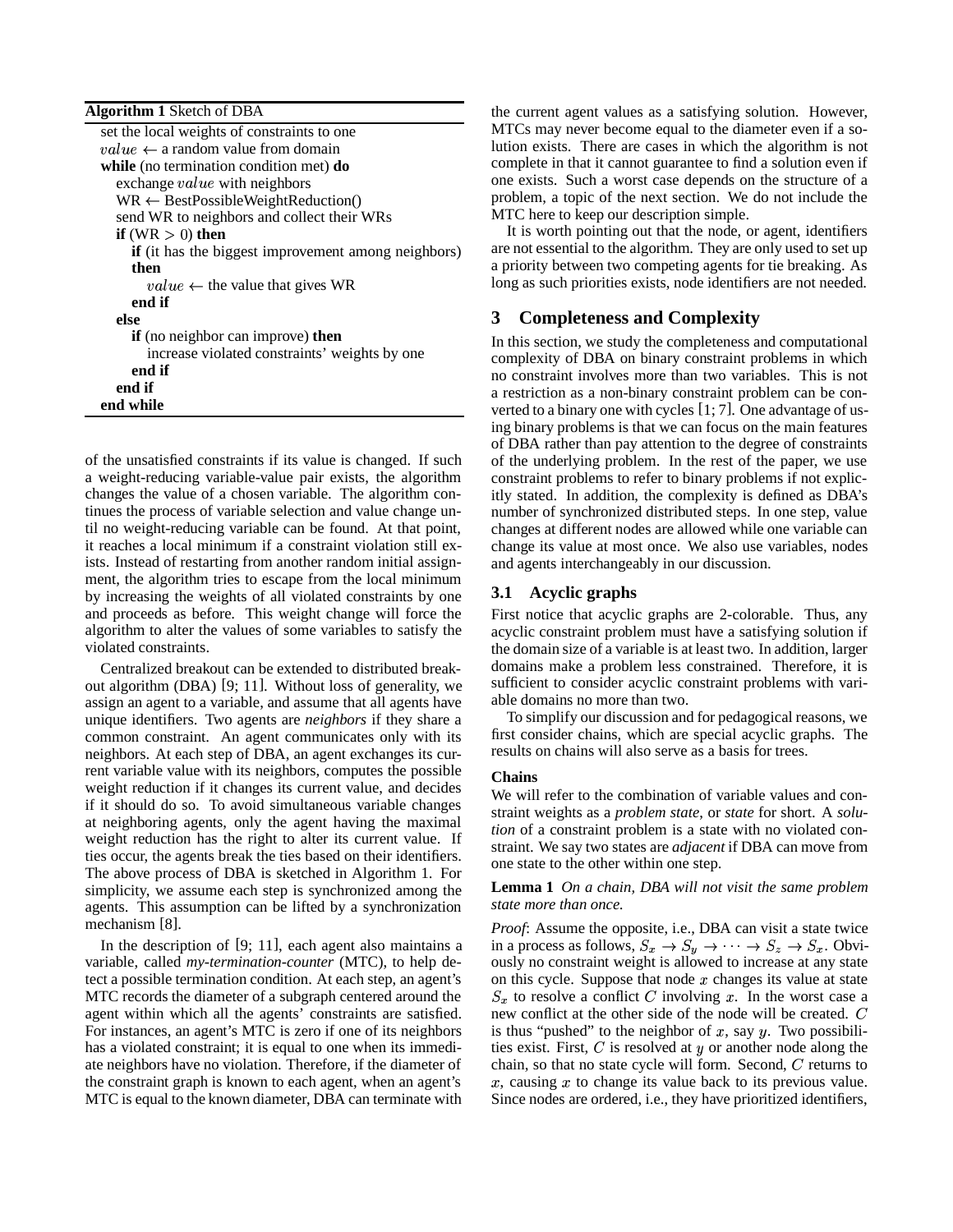violations may only move in one direction and  $C$  cannot return to  $x$  from  $y$  without changing a constraint weight. This means that  $C$  must move back to  $x$  from another path, which contradicts the fact that the structure is a chain.  $\Box$ 

## Lemma 2 On *a* chain of *n* variables, each of which has a do*main size at least two, DBA can increase a constraint weight to* at most  $\lfloor n/2 \rfloor$ .

*Proof*: The weight of the first constraint on the left of the chain will never change and thus remain at one, since the left end node can always change its value to satisfy its only constraint. The weight of the second constraint on the left can increase to two at the most. When the weight of the second constraint is two and the second constraint on the left is violated, the second node will always change its value to satisfy the second constraint because it has a higher weight than the first constraint. This will push the violation to the left end node and force it to change its value and thus resolve the conflict. This argument can be inductively applied to the other internal nodes and constraints along the chain. In fact, it can be applied to both ends of the chain. So the maximal constraint weight on the chain will be  $\lfloor n/2 \rfloor$ .  $\Box$ 

Immediate corollaries of this lemma are the best and worst arrangements of variable identifiers. In the best case, the end nodes of the chain should be most active, always trying to satisfy the only constraint, and resolving any conflict. Therefore, the end nodes should have the highest priority, followed by their neighbors, and so on to the middle of the chain. The worst case is simply the opposite of the best case; the end nodes are most inactive and have the lowest priority, followed by their neighbors, and so on.

### **Theorem 1** On a chain of n nodes, DBA terminates in at *most*  $n^2$  *steps* with a solution, if it exists, or with an answer *of no solution, if it does not exist.*

*Proof*: As a chain is always 2-colorable, the combination of the above lemmas gives the result for a chain with nodes of domain sizes at least two. It is possible, however, that no solution exists if some variables have domain sizes less than two. In this case, it is easy to create a conflict between two nodes with domain size one, which will never be resolved. As a result, the weights of the constraints between these two nodes will be raised to  $n$ . If each agent knows the chain length n, DBA can be terminated when a constraint weight is more than *n*. (In fact, the chain length can be computed in  $O(n)$ steps as follows. An end node first sends number 1 to its only neighbor. The neighboring node adds one to the number received and then passes the new number to the other neighbor. The number reached at the other end of the chain is the chain length, which can be subsequently disseminated to the rest of the chain. The whole process takes  $2n$  steps.) Furthermore, a node needs at most  $n-1$  steps to increase a constraint weight. This worst case occurs when a chain contains two variables at two ends of the chain which have the lowest priorities and unity domain sizes so neither of them can change its value. On such a chain, a conflict can be pushed around between the two end nodes many time. Every time a conflict reaches an end node, the node increases the constraint weight to push the

conflict back. Since a constraint weight will be no more than  $n$ , the result follows.  $\Box$ 

A significant implication of these results is a termination condition for DBA on a chain. If DBA does not find a solution in  $n^2$  steps, it can terminate with an answer of no solution. This new termination condition and DBA's original termination condition of my-termination-counter guarantee DBA to terminate on a chain.

#### **Trees**

The key to the proof for the chain and tree structures is that no cycle exists in an acyclic graph, so that the same conflict cannot return to a node without increasing a constraint weight.

The arguments on the maximal constraint weight for chains hold for general acyclic graphs or trees. First consider the case that each variable has a domain size at least two. In an acyclic graph, an arbitrary constraint (link)  $C$  connects two disjoint acyclic graphs,  $G_1$  and  $G_2$ . Assume  $G_1$  and  $G_2$  have  $n_1$  and  $n_2$  nodes, respectively, and  $n_1 \leq n_2$ . Then the maximal possible weight W on C cannot be more than  $n_1$ , which is proven inductively as follows. If the node  $v$  associated with C is the only node of  $G_1$ , then the claim is true since v can always accommodate  $C$ . If  $G_1$  is a chain, then the arguments for Lemma 2 apply directly and the maximal possible weight of a constraint is the number of links the constraint is away from the end variable of  $G_1$ . If v is the only node in  $G_1$  that connects to more than one constraint in  $G_1$ , which we call a branching node, then a conflict at  $C$  may be pushed into  $G_1$ when the weight of  $C$  is greater than the sum of the weights of all constraints in  $G_1$  linked to v, which is at most equal to the number of nodes of  $G_1$ . The same arguments equally apply when  $v$  is not the only branching node of  $G_1$ . Therefore, the maximal constraint weight is bounded by  $n$ .

The worst-case complexity can be derived similarly. A worst case occurs when all end variables of an acyclic graph have fixed values, so that a conflict may never be pushed out of the graph. A constraint weight can be bumped up by one after a conflict has traveled from an end node to other end nodes and back, within at most  $n$  steps.

Based on these arguments, we have the following result.

#### **Theorem 2** *On an acyclic graph with* - *nodes, DBA termi* $n$ ates in at most  $n^2$  steps with either an optimal solution, if it *exists, or an answer of no solution, if it does not exist.*

The above completeness result can be directly translated to centralized breakout algorithm, leading to its completeness on acyclic graphs as well. Moreover, since each step in DBA is equivalent to  $n$  steps in the centralized algorithm, each of which examines a distinct variable, the complexity result on DBA also means that the worst-case complexity of the centralized algorithm is  $O(n^3)$ . These analytical results reveal the superiority of centralized breakout algorithm and DBA over conventional local search methods on acyclic graphs, which are not complete even on a chain.

Our experimental results also show that the number of steps taken by DBA is much smaller than the  $n<sup>2</sup>$  upper bound, as shown in Figure 1. In our experiments, we used different size chains and trees and averaged the results over 100 random trials. We considered the best- and worst-case identi-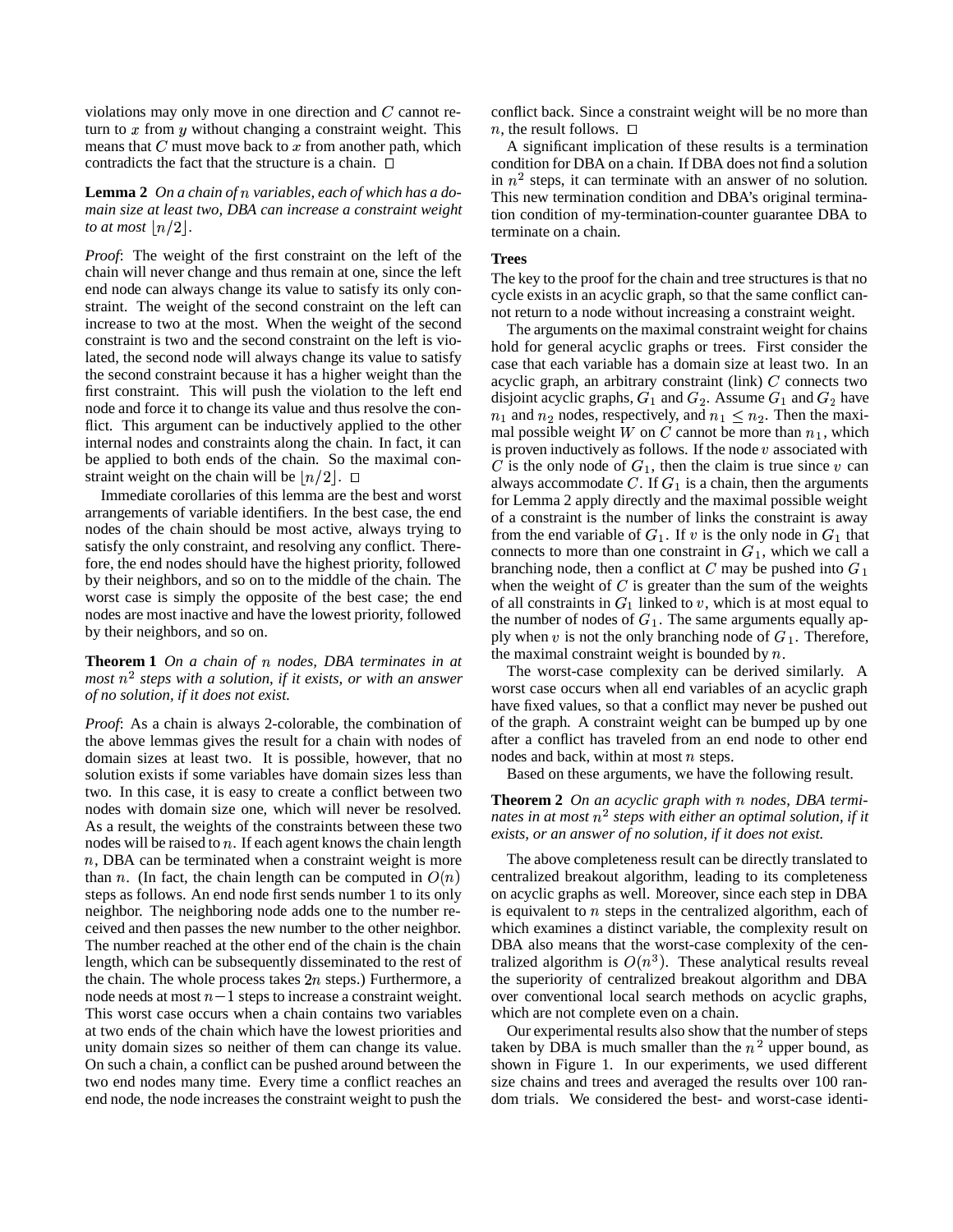

Figure 1: The number of steps taken by DBA on chains with the best and worst variable identifier arrangements (left) and on trees with worst identifier arrangements (right).

fier arrangements for chains (Figure 1 left) and worst-case arrangement for trees (where more active nodes are closer to the centers of the trees) with different branching factors. As the figure shows, the average number of steps taken by DBA is near linear for the worst-case identifier arrangement, and the number of steps is linear on trees with a worst-case identifier arrangement (Figure 1 right). Furthermore, for a fixed number of nodes the number of steps decreases inversely when branching factors of the trees increase. In short, DBA is efficient on acyclic graphs.

# **3.2 Cyclic graphs**

Unfortunately, DBA is not complete on cyclic constraint graphs. This will include non-binary problems as they can be converted to binary problems with cycles. This is also the reason that breakout algorithm is not complete on Boolean satisfiability with three variables per clause [6], which is equivalent to a constraint with three variables.



Figure 2: A worst case for DBA on a ring.

When there are cycles in a graph, conflicts may walk on these cycles forever. To see this, consider a problem of coloring a ring with an even number of nodes using two colors (black and white), as shown in Figure 2, where the node identifiers and constraint weights are respectively next to nodes and edges. Figure 2(1) shows a case where two conflicts appear at locations between nodes 1 and 3 and between nodes 4 and 5, that are not adjacent to each other. The weights of the corresponding edges are increased accordingly in Figure 2(2). As node 1 (node 4) has a higher priority than node 3 (node 5), it changes its value and pushes the conflict one step counterclockwise in Figure 2(3). The rest of Figure 2 depicts the subsequent steps until all constraint weights have been increased



Figure 3: Steps taken by DBA and variants on the example of Figure 2 with random initial assignments (left) and the specific assignment of Figure 2 (right).

to 2. This process can continue forever with the two conflicts moving in the same direction on the chain at the same speed, chasing each other endlessly and making DBA incomplete.

# **4 Stochastic Variations**

A lesson that can be learned from the above worst-case scenario is that conflicts should not move at the same speed. We thus introduce randomness to alter the speeds of possible conflict movements on cycles of a graph. This stochastic feature may increase DBA's chances of finding a solution possibly with a penalty on convergence to solution for some cases.

## **4.1 DBA(wp) and DBA(sp)**

We can add randomness to DBA in two ways. In the first, we use a probability for tie breaking. The algorithm will proceed as before, except that when two neighboring variables have the same improvement for the next step, they will change their values probabilistically. This means that both variables may change or not change, or just one of them. We call this variation weak probabilistic DBA, denoted as DBA(wp).

In the second method, which was inspired by the distributed stochastic algorithm [3; 4; 13], a variable will change if it has the best improvement among its neighbors. However, when it can improve but the improvement is not the best among its neighbors, it will change based on a probability. This variation is more active than DBA and the weak probabilistic variation. We thus call it strong probabilistic DBA, DBA(sp) for short.

One favorable feature of these variants is that no variable identifiers are needed, which may be important for some applications where node identifiers across the whole network is expensive to compute. Moreover, these variants give two families of variations to DBA, depending on the probabilities used. It will be interesting to see how they vary under different parameters, the topic that we consider next.

## **4.2 DBA(wp) versus DBA(sp)**

We first study the two variants on the example of coloring an 8-node ring of Figure 2. In the first set of tests, node identifiers and initial colors are randomly generated and 10,000 trials are tested. DBA is unable to terminate on 15% of the total trials after more than  $100,000$  steps<sup>1</sup>, while on the other 85%

<sup>&</sup>lt;sup>1</sup>Our additional tests also show that DBA's failure rate decreases as the ring size increases.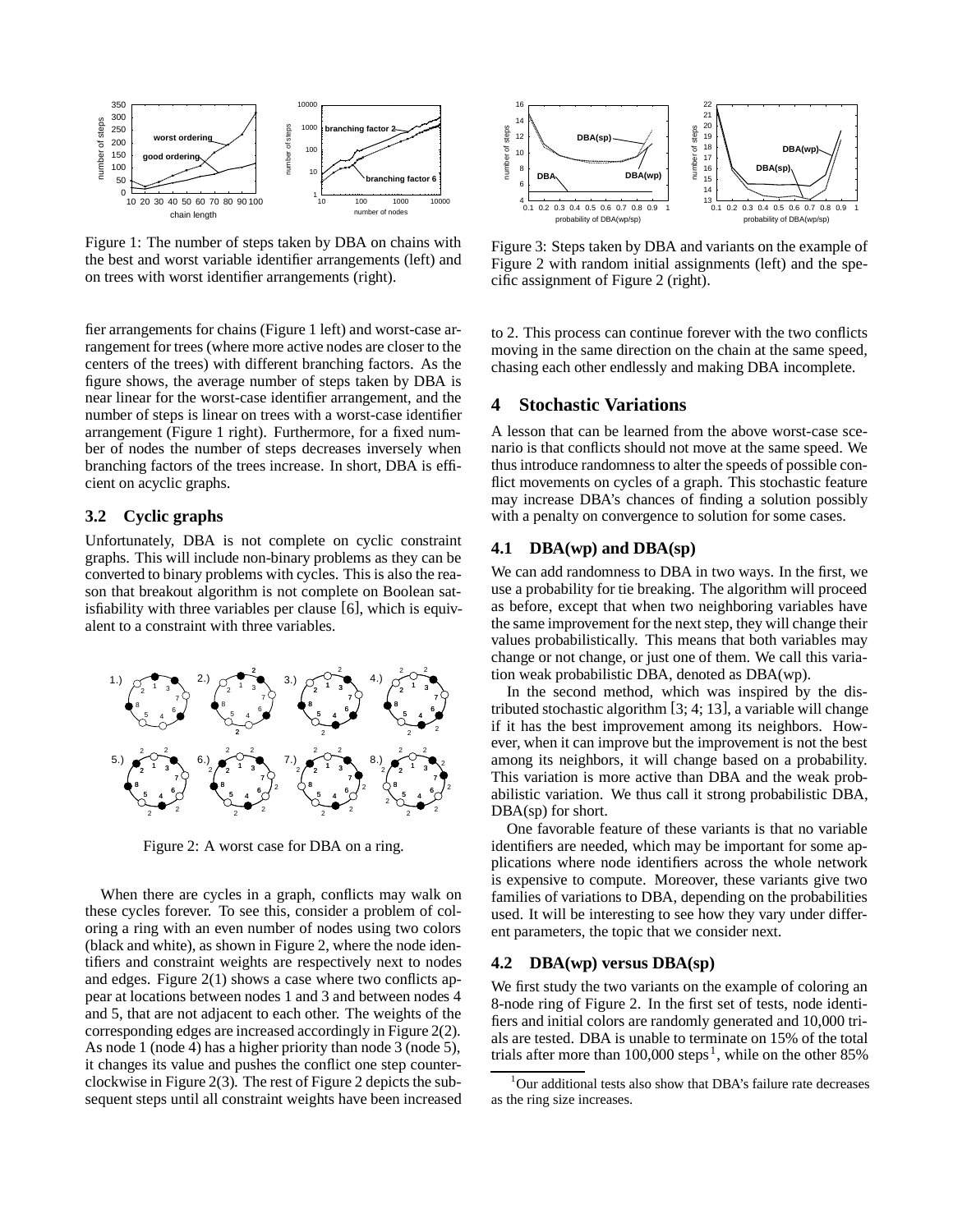

Figure 4: DBA(wp) and DBA(sp) on grid  $20 \times 20$  and  $k=4$ .

of the trials DBA finds a solution after 5 steps on average as shown in Figure 3(left). In contrast,  $DBA(wp)$  and  $DBA(sp)$ always find solutions but require almost twice as many steps on average with the best probability around  $0.6$ .

In the second set of tests, we use the exact worst-case initial assignment as shown in Figure 2. As expected, DBA failed to terminate. DBA(wp) and DBA(sp) find all solutions on  $1,000$ trials. Since they are stochastic, each trial may run a different number of steps. The average number of steps under different probability is shown in Figure 3(right).

Next we study these two families of variants on grids, graphs and trees. We consider coloring these structures using 2 colors. For grids, we consider  $20 \times 20$ ,  $40 \times 40$ , and  $60 \times 60$  grids with connectivities equal to  $k=4$  and  $k=8$ . To simulate infinitely large grids in our experiments, we remove the grid boundaries by connecting the nodes on the top to those on the bottom as well as the nodes on the left to those on the right of the grids to create  $k=4$  grid. For  $k=8$  grid, we further link a node to four more neighbors, one each to the top left, top right, bottom left and bottom right. This renders the problem overconstrained for two-coloring. Hence, the algorithms may only try to improve the solution quality by minimizing the number of violated constraints.

The results of  $20 \times 20$  grids with  $k = 4$  are shown in Figure 4, averaged over 2,000 trials. As the figures show, the higher the probability the better DBA(wp)'s performance. For DBA(sp)  $p = 0.5$  is the best probability.

We generate 2,000 graphs with 400 nodes with an average connectivity per node equal to  $k = 4$  and  $k = 8$ by adding, respectively, 1,600 and 3,200 edges to randomly picked pairs of unconnected nodes. These two graphs are generated to make a correspondence to the grid structures of  $k = 4$  and  $k = 8$  considered previously, except that both random graphs are not two-colorable. All algorithms are applied to the same set of graphs for a meaningful comparison. Figure 5 shows the results on graphs with  $k = 8$ . There is no significant difference within the DBA(wp) family. However, DBA(sp) with large probabilities can significantly degrade to very poor performance, exhibiting a phenomenon similar to phase transitions. Since DBA(sp) with high probability is close to distributed stochastic algorithm [3; 4; 13], the results here are in line with those of [13].

We also consider  $DBA(wp)$  and  $DBA(sp)$  on random trees with various depths and branching factors. Due to space limitations, we do not include detailed experimental results here, but give a brief summary. As expected, they all find optimal solutions for all 10,000 2-coloring instances. Within DBA(wp) family, there is no significant difference. However,



Figure 5: DBA(wp) (left) and DBA(sp) (right) on graph with 400 nodes and k=8.



Figure 6: DBA and random DBAs on grid  $20 \times 20$  and  $k = 4$ .

DBA(sp) with a high probability has a poor anytime performance.

Combining all the results on the constraint structures we considered, DBA(sp) appears to be a poor algorithm in some cases, especially when its probability is very high.

# **4.3 DBA(wp) and DBA(sp) versus DBA**

The remaining issue is how DBA(wp) and DBA(sp) compare with DBA. Here we use the best parameters for these two variants from the previous tests and compare them directly with DBA. We average the results over the same sets of problem instances we used in Section 4.2. Figures 6, 7 and 8 show the experimental results on grids, random graphs and trees, respectively. With their best parameters, DBA(wp) and DBA(sp) appear to be compatible with DBA. Furthermore, as discussed earlier, DBA(wp) and DBA(sp) increase the probability of convergence to optimal solutions. DBA(wp), in particular, is a better alternative in many cases if its probability is chosen carefully. Stochastic features do not seem to impair DBA's anytime performance on many problem structures and help overcome the problem of incompleteness of DBA on graphs with cycles.

## **5 Related Work and Discussions**

It is well known that acyclic constraint problems can be solved in linear time by an arc consistency algorithm followed by a backtrack-free value assignment [5]. However, on acyclic graphs there exists no uniform distributed algorithm that is self-stabilizable in the sense that it is guaranteed to reach a solution from an arbitrary initial state [2]. In a uniform distributed algorithm [8], all nodes execute the same procedure and two nodes do not differentiate themselves. Therefore, DBA is not a uniform algorithm as two adjacent nodes can differ from each other by their different priorities. It has also been shown that by introducing only one unique node to a constraint graph, an exponential-complexity